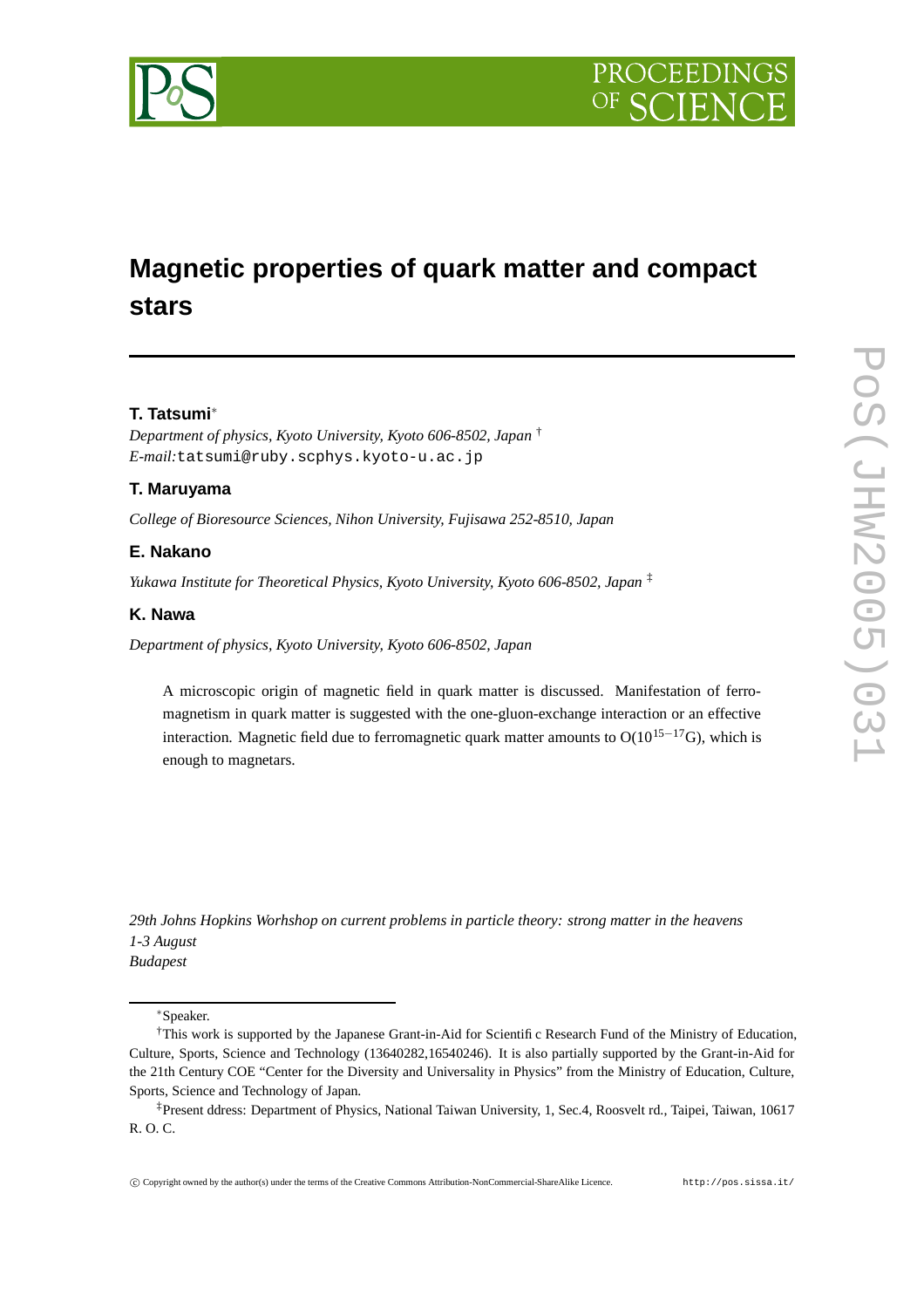## **1. Introduction**

Nowadays the phase diagram of QCD in the temperature  $(T)$ -density  $(\rho)$  plane has been explored by many people. Here we are concentrated on the magnetic aspect of quark matter [1]. In Fig. 1 we depict some magnetic phases in QCD: it is well-known that pion condensation (PIC) exhibits a specific magnetic property in hadron matter [2], and we may expect ferromagnetism (FM) [3] and spin density wave (SDW) [4] in quark matter, while their properties have not been well understood.



**Figur e 1:** Phase diagram in the temperature-density plane.

Our interest on the magnetic properties of quark matter has been stimulated by recent discovery of magnetars, which have the huge magnetic fi eld of  $O(10^5)G$  [5]. They have been first discovered by the  $P - \dot{P}$  diagram (Fig. 2); assuming the dipole radiation for pulsars we can estimate their ages and magnetic field strength by observing their periods  $(P)$  and its time derivatives  $(P)$ . Then we can see three groups of pulsars in the  $P - \dot{P}$  plane with different ages and magnetic field strength *B*. Besides the usual radio pulsars with  $B = O(10^{12})$ G and the millisecond pulsars with  $B = 10^{9}$ G, we can see a new class of pulsars with  $B = 10^{15}$ G. Recently, some cyclotron absorption lines have been observed in some magneters, which may also suggest the huge magnetic fi eld of  $10^{15}$ G. Unfortunately there is still ambiguity about identification of particles responsible to the absorption lines, but if they are confirmed they give a direct evidence of the huge magnetic field.

The origin of such stron g magnetic fields has bee n a long standing problem sinc e the first discovery of a pulsar in early seventies. A naive working hypothesis tells that the strong magnetic fi eld in pulsars are generated by squeezing the magnetic flux during the stellar evolution from the main sequence stars. This hypothesis looks to work well for usual radio pulsars with the radius  $R = 10$ km, by taking the sun with  $R = 10^{10}$ cm and  $B = 10^{3}$ G as a typical main-sequence star. However, it may break down once we try to explain the magnetic fi eld of  $10^{15}$ G for magnetars: the radius of a magnetatr has to be  $O(100\text{m})$ , which is much shorter than the Schwartzschild radius of  $O(1 \text{km})$  for a canonical mass of  $O(1 M_{\odot})$ . Thus the discovery of magnetars looks to give a chance to reconsider the origin of magnetic field in compact stars .

It would be interesting to consider a microscopic origin, since there are widely developed hadron matter inside compact stars and the strong-interaction energy scale of  $O(1$ MeV) is rather large in comparison with the magnetic interaction energy  $E_{int} = \mu B$  with the magnetic moment  $\mu$  even for  $B = 10^{15}$ G. <sup>1</sup> The spontaneous spin polarization or ferromagnetism is a candidate in

<sup>&</sup>lt;sup>1</sup>In a recent paper, Makishima also suggested a hadronic origin of the magnetic field for binary X-ray pulsars [7].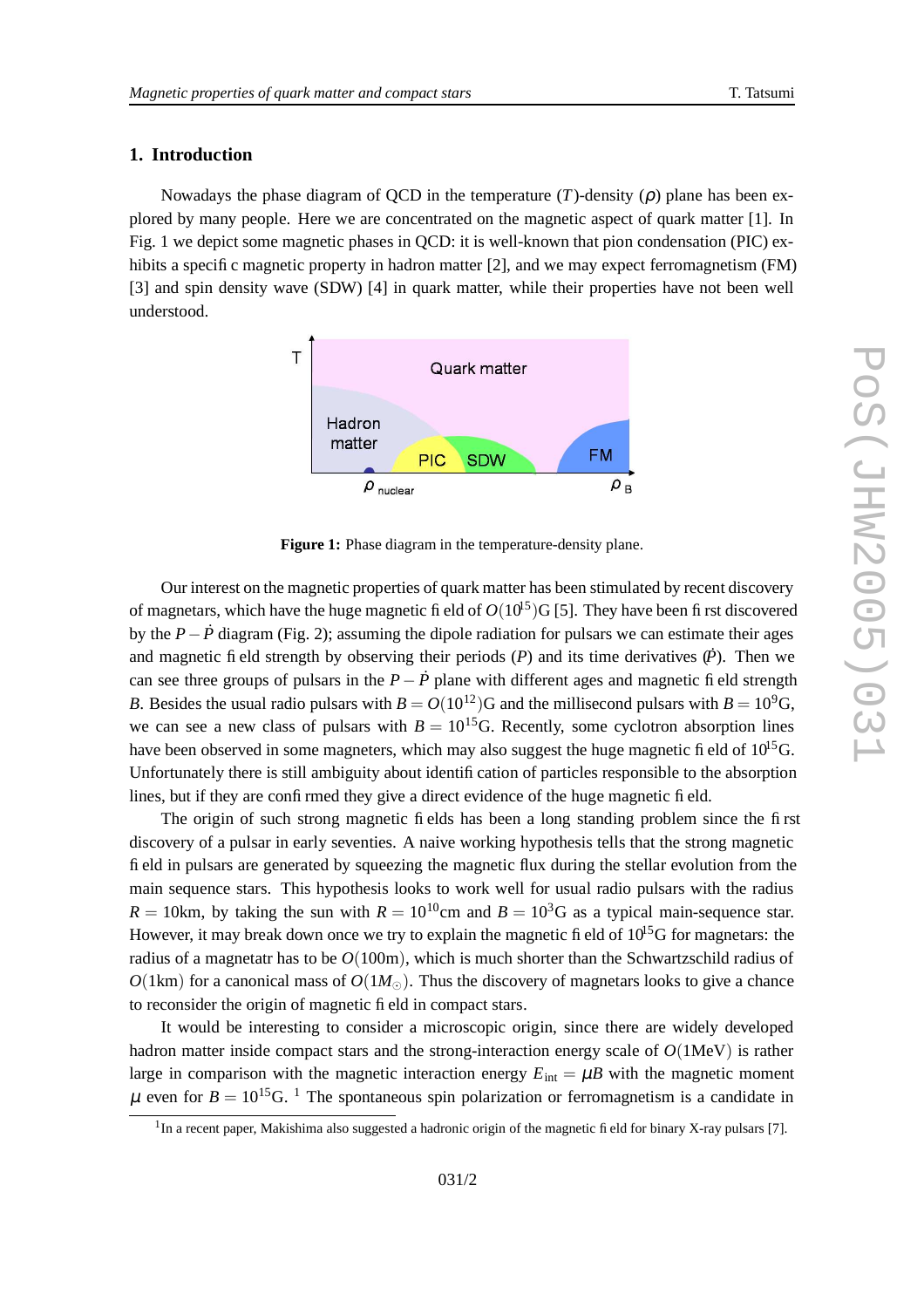



**Figure 2:**  $P - \dot{P}$  diagram for pulsars, taken from a review article[6].

hadron matter. There have been repeatedly done many calculations of the polarized nuclear matter with realistic nuclear forces, but they have always given negative results (see recent results [8]). These results look rathe r robust and we may not expect spontaneou s spin polarization in nuclear matter . In the following we shall consider a possibility of ferromagnetism in quark matter .

## **2. Ferromagnetism in quark matter**

We discuss a possibility of ferromagnetism in quark matter in analogy with the itinerant electron gas [3]. For ferromagnetism of itinerant electrons, Bloch suggested a mechanism where the Fock exchange interaction induces spontaneous spin polarization [9]. Consider the spin polarized electron gas interacting by the Coulomb interaction in the background of positively charged ions. Since the direct interaction gives no contribution due to the charge neutrality, the Fock exchange interaction gives the leading contribution as the interaction energy. It favors spin alignment to effectively avoid the Coulomb repulsion due to the Pauli principle, while the kinetic energy is increased due consequently. Hence, if the interaction effect exceeds the kinetic energy increase, we can expect spontaneous ferromagnetism. Recently his idea has been positively proved experimentally[10]. Then one may ask whether the similar mechanism also works for quark matter.

#### **2.1 One-gluon exchange (OGE) interaction**

We begin with an OGE action:

$$
I_{int} = -g^2 \frac{1}{2} \int d^4x \int d^4y \left[ \bar{\psi}(x) \gamma^\mu \frac{\lambda_a}{2} \psi(x) \right] D_{\mu\nu}(x, y) \left[ \bar{\psi}(y) \gamma^\nu \frac{\lambda_a}{2} \psi(y) \right], \tag{2.1}
$$

where  $D^{\mu\nu}$  denotes the gluon propagator.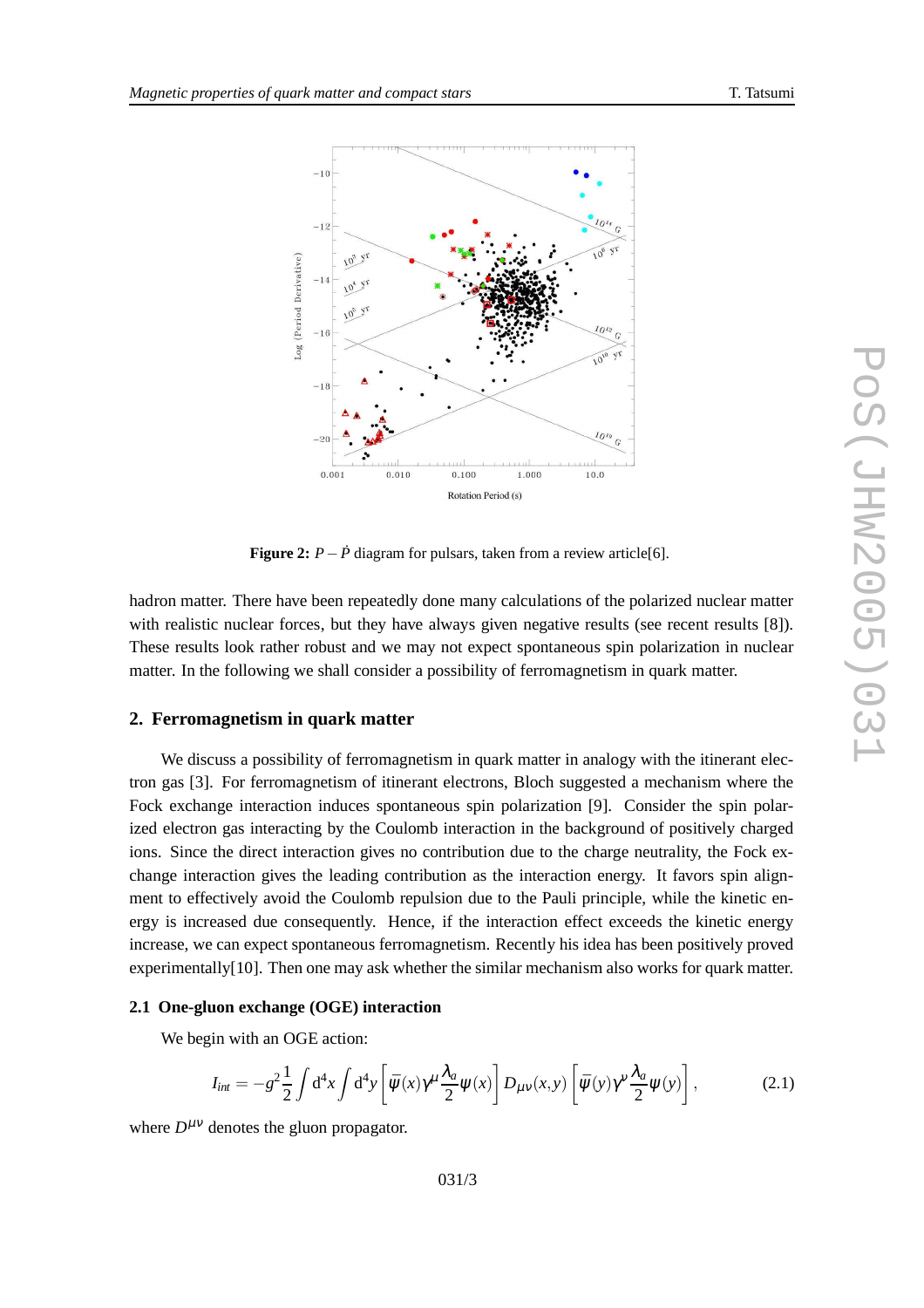Consider a free quark with momentum k. Since the spin operator  $\Sigma$  is not commutable with the Dirac operator  $H_D = \cancel{k} - m$ , we first have to define spin polarization in a covariant way. We can do this by using the Pauli-Lubanski vector  $W^{\mu}$ ,  $W^{\mu} = -1/4\varepsilon_{\mu\nu\rho\sigma}k^{\nu}\sigma^{\rho\sigma}$ , for a particle with momentum k and the spin vector  $a^{\mu}$ ; the former is a generalization of the Pauli matrix  $\sigma$  and the latter is a generalization of the quantization axis  $\zeta$  in non-relativistic theories. For any space-like vector  $a^{\mu}$  satisfying two constraints,

$$
a \cdot k = 0, a^2 = -1,\tag{2.2}
$$

we can define the projection operator  $P(a)$  on each spin polarization  $\zeta = \pm 1$ ,

$$
P(a) = (1 + \gamma^5 \phi)/2.
$$
 (2.3)

We can easily see that  $[P(a), H_D] = 0$  and  $P^2 = P$ . Thus we can construct the eigen-spinor  $u^{(\zeta)}(k)$ s.t.  $P(a)u^{(\zeta)}(k) = \zeta u^{(\zeta)}(k)$  with  $\zeta = \pm 1$ , which is simultaneously the energy eigenstate,  $H_{\text{free}}u^{(\zeta)}(k) =$  $E_k u^{(\zeta)}(k)$  with  $H_{\text{free}} = \alpha \cdot k + \beta m$  and  $E_k = \sqrt{m^2 + k^2}$ . As a consequence of this definition, we are a ware of man y choices of the spin vector to describe spin polarization in the relativistic way . Here we restrict ourselves to a class of the spin vectors, which is reduced to  $\zeta$  in the rest frame of each particle. Thus we specify two degrees of freedom of spin polarization by using a vector  $\zeta$ . There is no way to determine the relevant one a priori. The most favorable form of the spin vector over all the particles should be determined by the energy principle, but it would be very difficult to solve it in a genera l way . Instead, we can assume some forms by physical considerations. A general form of  $a^{\mu}$  can be written as

$$
a^{\mu}(k) = c_1(k^2, (k \cdot \zeta)^2, n \cdot k)(k \cdot \zeta)k^{\mu} + c_2(k^2, (k \cdot \zeta)^2, n \cdot k)\zeta^{\mu} + c_3(k^2, (k \cdot \zeta)^2, n \cdot k)(k \cdot \zeta)n^{\mu}
$$
 (2.4)

where  $\zeta^{\mu} = (0, \zeta)$  and  $n^{\mu} = (1, 0)$ . The coefficient functions  $q$  should be determined under the constraints (2.2). We, hereafter , consider tw o special forms : one is

$$
a^{0} = \frac{\mathbf{k} \cdot \zeta}{m}, \mathbf{a} = \zeta + \frac{\mathbf{k}(\zeta \cdot \mathbf{k})}{m(E_{k} + m)},
$$
\n(2.5)

and the othe r is

$$
a^{0} = \frac{E_{k}(\zeta \cdot \mathbf{k})}{m\sqrt{(\zeta \cdot \mathbf{k})^{2} + m^{2}}}, \mathbf{a} = \frac{m^{2}\zeta + (\zeta \cdot \mathbf{k})\mathbf{k}}{m\sqrt{(\zeta \cdot \mathbf{k})^{2} + m^{2}}}.
$$
(2.6)

The first one is given by the Lorentz transformation from the rest frame, and the second one maximizes the mean-value of the spin operator  $[11]$ . We can see that the maximal-spin choice  $(2.6)$ plays an important role for the effective zero-range interaction [11].

With the spin vector thus defined, we can write down the OGE interaction. Since quark matter is color neutral, only the Fock exchange interaction gives a leading order contribution in the Feynman gauge ,

$$
f_{\mathbf{k},\zeta,\mathbf{q},\zeta'}^{\text{Fock}} \equiv \frac{1}{N_c^2} \frac{1}{N_f} \sum_{c,d} f_{\mathbf{k},\zeta,c,\mathbf{q},\zeta',d}
$$
  
=  $g^2 \frac{N_c^2 - 1}{4N_c^2 N_f E_k E_q} \left[ 2m^2 - k \cdot q - m^2 a \cdot b \right] \frac{1}{(k-q)^2},$  (2.7)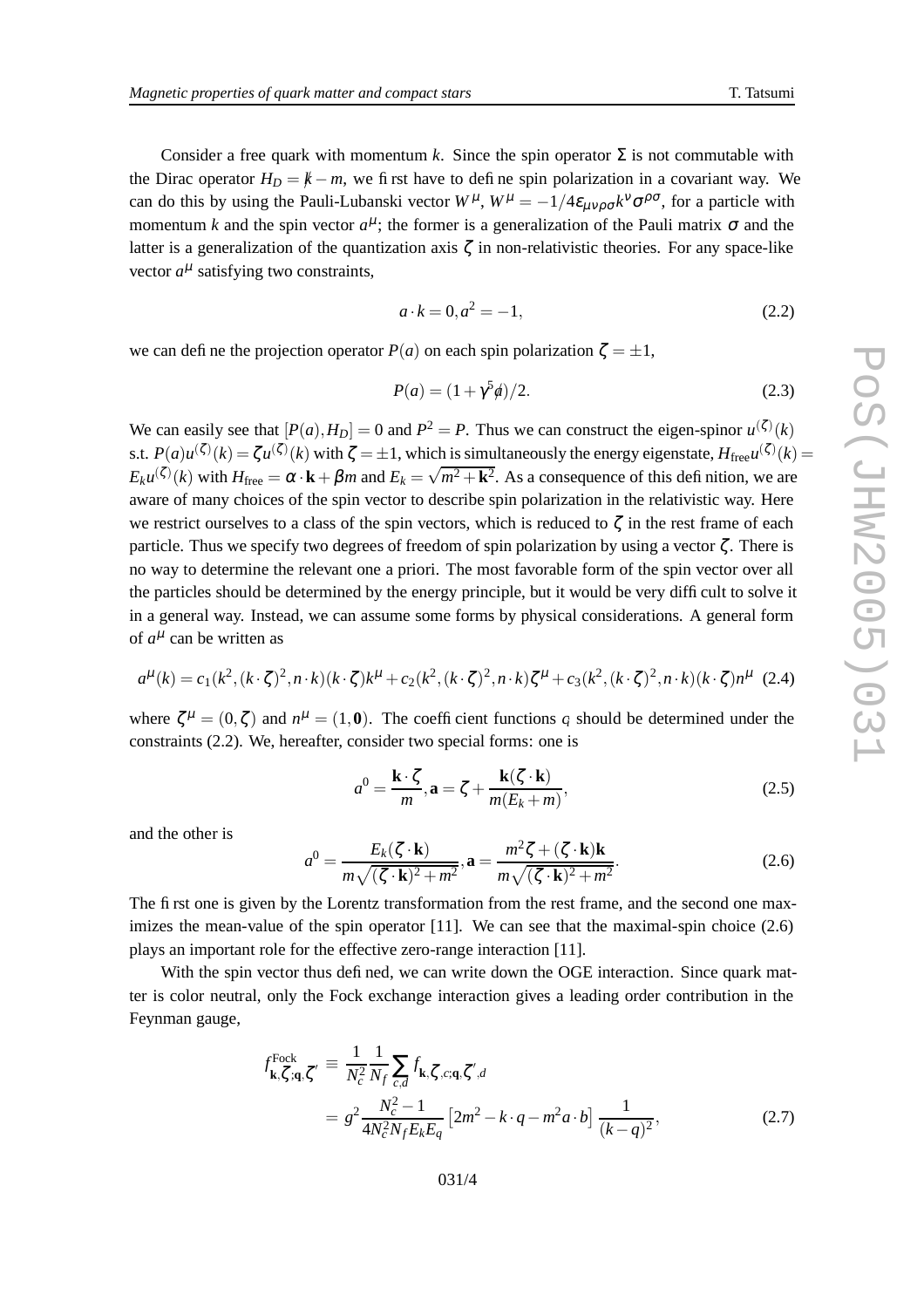where  $N_c$  and  $N_f$  denotes the number of colors and flavors, respectively, and  $f_{\mathbf{k},\zeta,c,i,\mathbf{q},\zeta',d,j} = \delta_{ij} f_{\mathbf{k},\zeta,c,\mathbf{q},\zeta',d}$ indicates the interaction between two quarks with momenta **k** and **q**, spins  $\zeta$  and  $\zeta'$ , colors c and *d* and flavors *i* and *j*. Note that the spin dependent term described by  $a \cdot b$  in Eq. (2.7) implies tha t the interaction in the axial-vector channel is responsible to the spin polarizatio n (c.f. §2.2). It implicitly depends on the vectors  $\zeta, \zeta'$ , and its form is given by the definite choice of the spin vector . On the othe r hand , we can easil y see that the Fock exchange interaction is reduced to the simpl e form,

$$
f_{\mathbf{k},\zeta,\mathbf{q},\zeta'}^{\text{Fock}} = -g^2 \frac{N_c^2 - 1}{4N_c^2 N_f} \frac{1 + \zeta \cdot \zeta'}{|\mathbf{k} - \mathbf{q}|^2}
$$
(2.8)

m<sub>q</sub>=300 MeV,  $\alpha_c$ =2.2

0.02 0.025

in the non-relativistic limit for any choice of the spin vector.

m<sub>q</sub>=300 MeV,  $\alpha_c$ =2.2

242 244

226 228 230 232 234 236 238 240 0 0.1 0.2 0.3 0.4 0.5 0.6 0.7 0.8 0.9 1 ε<sub>tot</sub>/n<sub>q</sub>(MeV) p  $n_q = 0.2$  (fm<sup>-3</sup>)  $n_q = 0.1$  (fm<sup>-3</sup>) -0.015 -0.01 0<br>-0.005 0.005 0.01 0.015 0 0.05 0.1 0.15 0.2 0.25 0.3 0.35 0.4 0.45 0.5 ( in  $m_q^4$ )  $n_q$  (fm<sup>-3</sup>) δε<br>η<br>χ

**Figure 3:** Total energy is given as a function of the Figure 4: Critical lines as functions of quark-number polarization parameter  $p = (n^+ - n^-)/2n_q$ . density .

Then, the total energy of quark matter  $\varepsilon_{\text{tot}}$  is given as a function of the polarization parameter  $p = (n^+ - n^-)/2n_q$  with particle numbers  $n^{\pm}$  for different polarizations. In Figs. 3 and 4 we demonstrate some results for the standard spin configuration (2.5) by using the MIT bag model parameters. Fig. 3 clearly shows the first order phase transition at low densities. Interestingly we can see a metamagnetic stat e e ven in the paramagnetic phase . The critical lines are depicted in Fig. 4 as the functions of density:  $\delta \varepsilon$  denote the energy difference between  $p = 0$  and  $p = 1$  cases, and  $\chi$  is inversely proportional to magnetic susceptibility s.t.  $\delta \varepsilon = \chi^{-1} p^2 + O(p^4)$ , which specifies the second order phase transition. Then the negative region of  $\delta \varepsilon$  or  $\chi$  indicates ferromagnetism. We can see that the critical densities given by both lines result in the similar value to each other, which implies the phase transition is *weakly first order*. The remaining line denoted by η shows the derivative of  $\varepsilon_{\text{tot}}$  at  $p=1$ ,  $\eta = \partial \varepsilon_{\text{tot}}/\partial p|_{p=1}$ . Its negative value suggests that the metamagnetic stat e exists in a wide density regime.

Here we have discussed only the lowest order contribution, but a recent paper has also suggest the phase transition at lo w densities by including the higher-order effects [12].

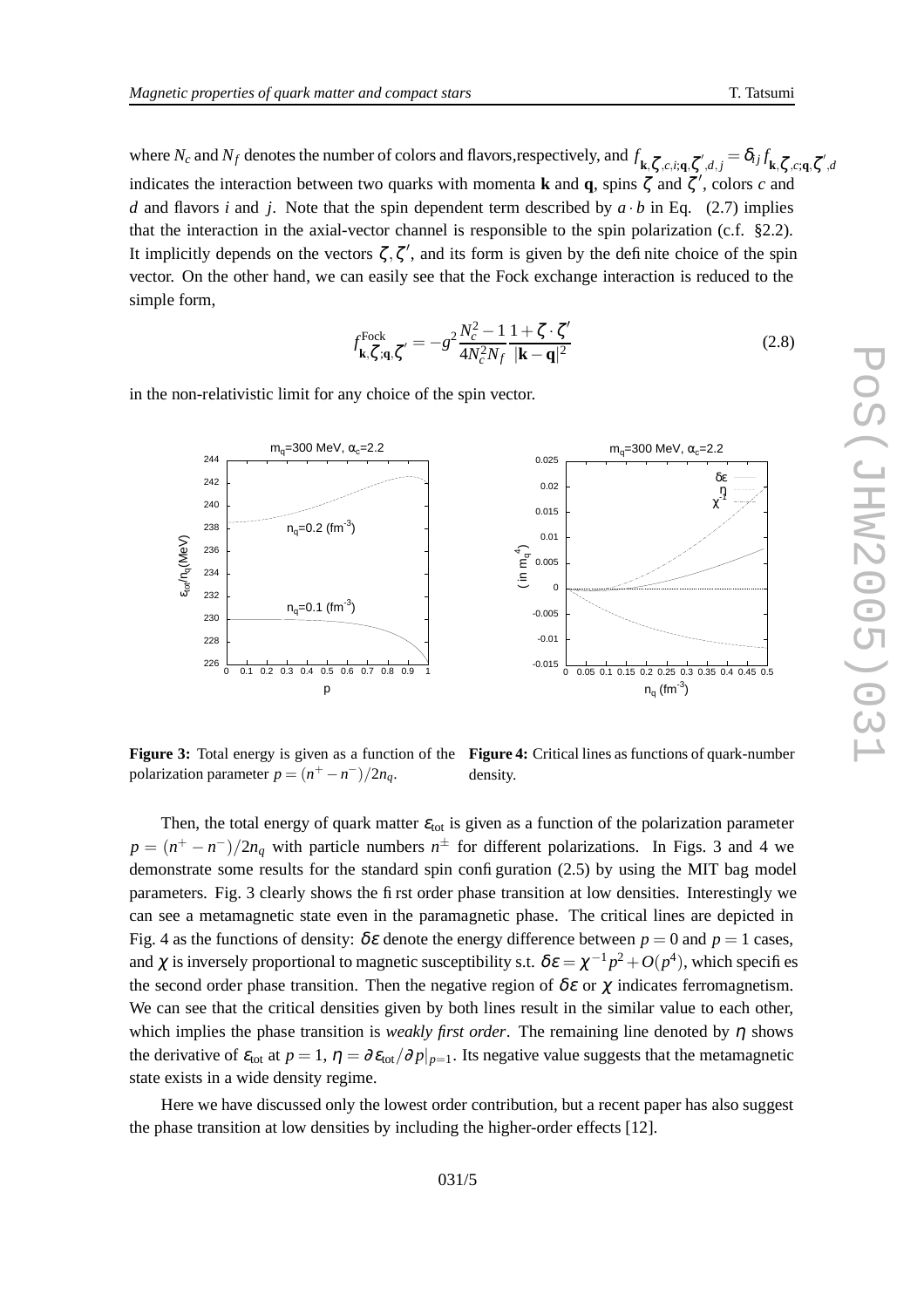#### **2.2 Self-consistent approac h**

By way of the mean-field approximation, we have the effective action instead of the original OGE actio n (2.1),

$$
I_{MF} = \int \frac{\mathrm{d}^4 p}{(2\pi)^4} \bar{\Psi}(p) G_A^{-1}(p) \Psi(p). \tag{2.9}
$$

The inverse quark Green function  $G_A^{-1}(p)$  involves various self-energy (mean-field) terms, of which we only keep the color singlet particle-hole mean-field  $V(p)$ ,

$$
G_A(p)^{-1} = p - m + V(p). \tag{2.10}
$$

Taking into account the lowest diagram, we can then write down the self-consistent equations for the mean-field, *V* :

$$
-V(p) = (-ig)^2 \int \frac{\mathrm{d}^4 k}{i(2\pi)^4} \{-iD^{\mu\nu}(p-k)\} \underbrace{\gamma_\mu \frac{\lambda_\alpha}{2} \{-iG_A(k)\} \gamma_\nu \frac{\lambda_\alpha}{2}}_{(A)}.
$$
 (2.11)

Applying the Fierz transformation for the OGE action (2.1) we can see that there appear the color-singlet scalar, pseudo-scalar, vector and axial-vector self-energies by the Fock exchange interaction. Taking the Feynman gauge for the gluon propagator, some manipulation gives

$$
(A) = \frac{N_c^2 - 1}{4N_c^2} \frac{1}{N_f} \Biggl\{ \text{Tr}(G_A) + i\gamma_5 \text{Tr}(G_A i\gamma_5) - \frac{1}{2} [\gamma^\mu \text{Tr}(G_A \gamma_\mu) + \gamma_5 \gamma^\mu \text{Tr}(G_A \gamma_5 \gamma_\mu)] \Biggr\} + \{ \text{color non–singlet or flavor non–singlet terms} \}, \tag{2.12}
$$

where we can see the correct prefactor  $(N_c^2 - 1)/4N_c^2N_f$  (c.f. Eq. (2.7)). When we restrict the ground state to be an eigenstate with respect to color and flavor, there is only left the first term which is color singlet and flavor singlet. Still we must take into account various mean-fields in V,  $V = U_s + i\gamma_5 U_{ps} + \gamma_\mu U_v^{\mu} + \gamma_\mu \gamma_5 U_{av}^{\mu}$  with the mean-fields  $U_i$ . Here we only retain  $U_{av} (\equiv U_A)$  for simplicity and suppose that others to be vanished;

$$
V(k) = \gamma \gamma_5 \cdot \mathbf{U}_A(\mathbf{k}),\tag{2.13}
$$

with the static axial-vector mean-field  $U_A(\mathbf{k})$ .

The poles of  $G_A(p)$ ,  $\det G_A^{-1}(p_0 + \mu = \varepsilon_n) = 0$ , give the single-particle energy spectrum:

$$
\varepsilon_n = \pm \varepsilon_\pm \tag{2.14}
$$

$$
\varepsilon_{\pm}(\mathbf{p}) = \sqrt{\mathbf{p}^2 + \mathbf{U}_A^2(\mathbf{p}) + m^2 \pm 2\sqrt{m^2 \mathbf{U}_A^2(\mathbf{p}) + (\mathbf{p} \cdot \mathbf{U}_A(\mathbf{p}))^2}},\tag{2.15}
$$

where the subscript in  $\varepsilon_{\zeta}(\mathbf{p}), \zeta = \pm$  represents spin degrees of freedom, and the dissolution of the degeneracy corresponds to the *exchange splitting* of different "spin" states; the spectrum is reduced to a familiar form  $\varepsilon_{\pm} \sim m + \frac{p^2}{2m}$  $\frac{p^2}{2m} \pm |\mathbf{U}_A|$  in the non-relativistic limit. Note that the energy spectrum is no more rotation symmetric, and thereb y Fermi seas are deformed (Fig.5). We hav e tw o Fermi seas with different shapes: the Fermi sea of the majority particle is deformed in the "prolate" shape, while that of the minority particle in the "oblate" shape [13]. It would be interesting to see that the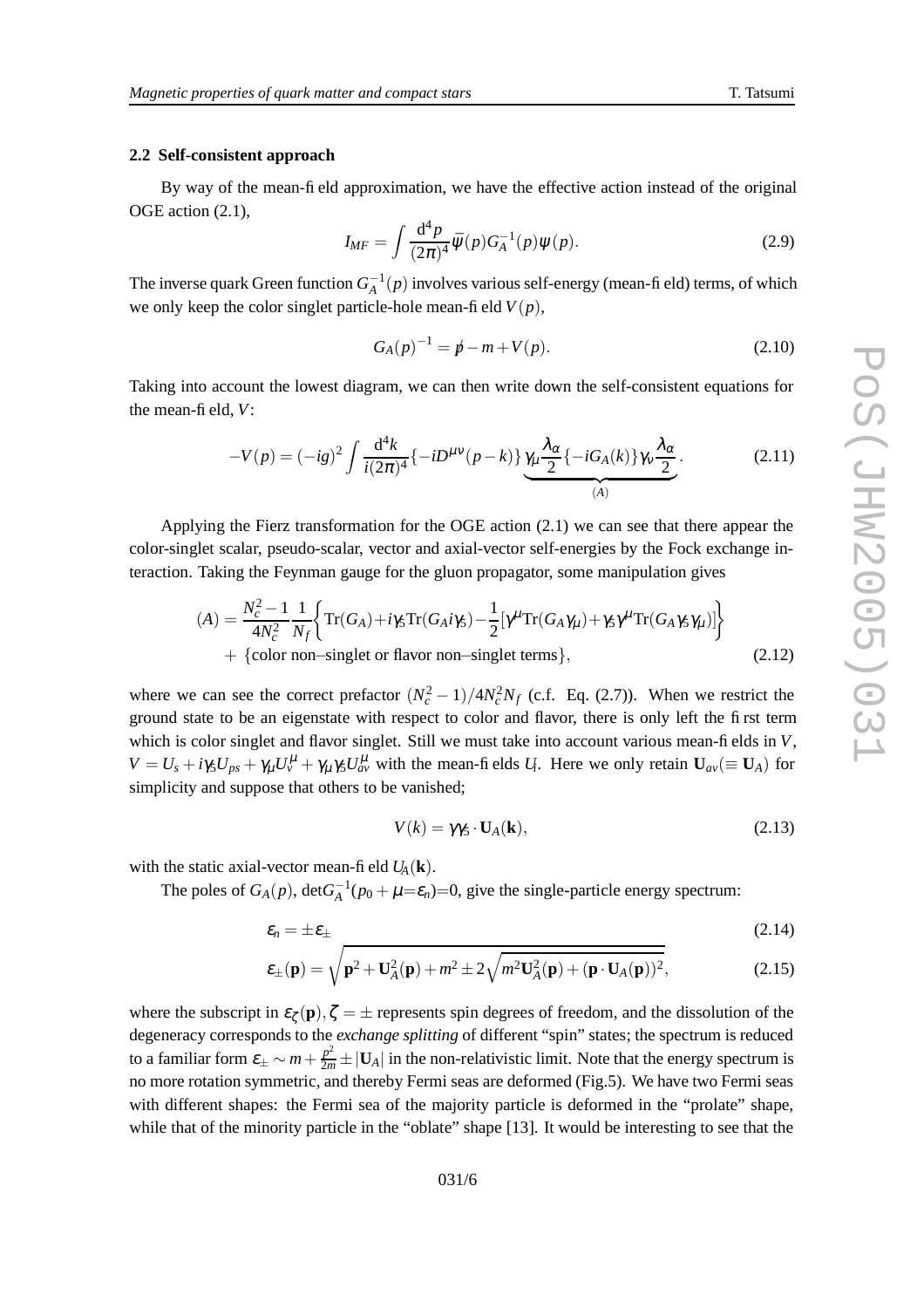

**Figure 5:** Modification of the Fermi sea as  $U_A$ (=const.) is increased from left to right. The larger Fermi sea  $(F^-)$  takes a prolate shape, while the smaller one  $(F^+)$  an oblate shape for a given  $U_A$ . In the large  $U_A$  limit (completely polarized case),  $F^+$  disappears as in the right panel.

eigenspinors  $u^{(\zeta)}(p)$ , corresponding to  $\varepsilon_{\zeta}$ , are reduced to those given by the maximal-spin choice  $(2.6)$  in the limit,  $U_A \rightarrow 0$ .

If we consider an effective model with the zero-range interaction,

$$
H_{\rm int} = G^2 \bar{\psi} \gamma_\mu \gamma^5 \psi \bar{\psi} \gamma^\mu \gamma^5 \psi, \qquad (2.16)
$$

the mean-field *U<sup>A</sup>* becomes momentum independent and the self-consistent equation becomes very simple,

$$
U_A = 2G^2 \sum_{\zeta = \pm 1} \int \frac{d^3 p}{(2\pi)^3} \theta(\mu - \varepsilon_{\zeta}(\mathbf{p})) \frac{U_A + \zeta \sqrt{m^2 + p_z^2}}{\varepsilon_{\zeta}(\mathbf{p})} + \text{VAC},\tag{2.17}
$$

where "VAC" means the contribution from the Dirac sea. The Dirac sea contribution is obviously divergent and we have to regularize it in a proper way. Since the energy spectrum have lost rotation symmetry, the usual momentum cut-off is not relevant. Instead, we must use the one which is not directly related to the form of the energy spectrum. We have used the proper time regularization with the cut-off  $\Lambda$  [4]. The critical density is easily obtained from Eq. (2.17). For an infinitesimally small  $U_A$  and  $m/\Lambda \ll 1$ , the critical chemical potential is given as

$$
\mu_c = \mu_c^F \Lambda / m e^{-\gamma_E/2} (\gamma_E : \text{Euler's constant}), \tag{2.18}
$$

where  $\mu_c^F$  is the critical chemical potential given only by the Fermi seas,

$$
\mu_c^F = \frac{m}{2} \exp\left(\frac{4\pi^2}{3N_f N_c G^2 m^2}\right). \tag{2.19}
$$

Here we can clearly see the non-perturbative nature with respect to the coupling constant G and quark mass *m*. We can also see that the vacuum contribution works against the spin polarization. Note that the critical chemical potential given by Eq. (2.18) should be overestimated, since the zerorange interaction is too simple; n ear the critical point the interaction effectively works only for particles near the Fermi surface and the vacuum contribution is suppressed by the Pauli principle.

Extension of the frame work to the finite temperature case is straightforward. We sho w the phase diagram on the temperature-density plane in Fig. 5 for the three-flavor case under two conditions: the chemical equilibrium condition (CEC)  $\mu_u = \mu_d = \mu_s$  and the charge neutral condition without electrons (CNC)  $\rho_u = \rho_d = \rho_s$ , where quark masses are taken as  $m_u = m_d = 5$ MeV and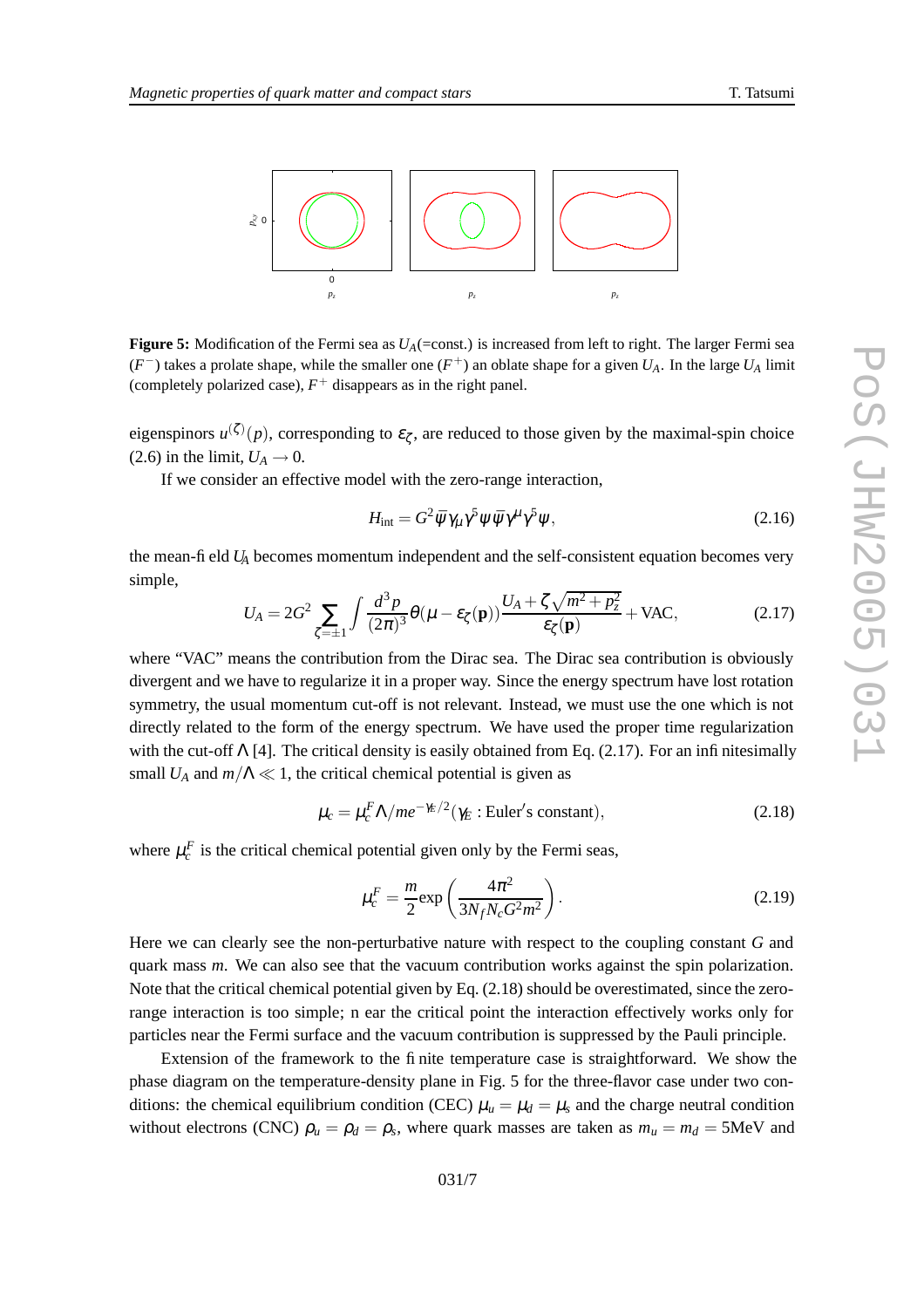

Figure 6: Phase diagram for two cases of strange quark masses, 250, 350MeV.

 $m_s = 150 - 350$ MeV, i.e.,  $\mu_s = \sqrt{\mu_{u,d}^2 + m_s^2 - m_{u,d}^2}$  for  $T = 0$ . In both conditions, since the spin polarization caused by the axial-vector mean-field is fully enhanced by the quark mass for given density or temperature, choice of the current quark mass seriously affects the results; especially, lar genes s of the strange quark mass has an essential effect on spin polarization.

#### **3. Astrophysical implications**

There are two possibilities about the existence of quark matter in compact stars: one is in the quark stars, which are composed of lo w density strang e matter , and the other is in the core regio n of neutron stars, which are calle d hybrid stars. Consider magnetars as quark stars or hybri d stars. Then we can easily estimate their magnetic field near the surface, if ferromagnetis m is realized in quark matter. The magnetic field generated on the surface  $r = R$  by quark matter with density  $n_Q$ can be written as

$$
\mathbf{B}_{\text{surface}} = \frac{3\hat{\mathbf{r}}(\hat{\mathbf{r}} \cdot \mathbf{m}) - \mathbf{m}}{R^3},\tag{3.1}
$$

with the total magnetic moment **m** ,

$$
\mathbf{m} = \frac{4\pi r_Q^3}{3} \mathbf{M}, \mathbf{M} = \mu_Q \hat{\mathbf{z}},
$$
 (3.2)

where  $r_Q$  is the radius of quark lump and  $\mu_Q$  the single magnetic moment. We can see then that he maximum magnitude of  $\mathbf{B}_{\text{surface}}$  amounts to  $O(10^{15-17})\text{G}$  for  $n_Q = 0.1 \text{fm}^{-3}$ , which might be enough for magnetars.

There may be left an interesting proble m about hierarchy of magnetic field in compact stars (Table 1). Howe ver , the idea of ferromagnetis m may not be sufficient for explaining it, and we nee d the global magnetic structure and some dynamical mechanisms, e.g. formatio n of magnetic domai n or existence of metamagnetism, besides it.

We might also consider a scenario about the cosmological magnetic fi eld in the galaxies and extra galaxies. It is well known that magnetic fi elds are present in all galaxies and galaxy clusters,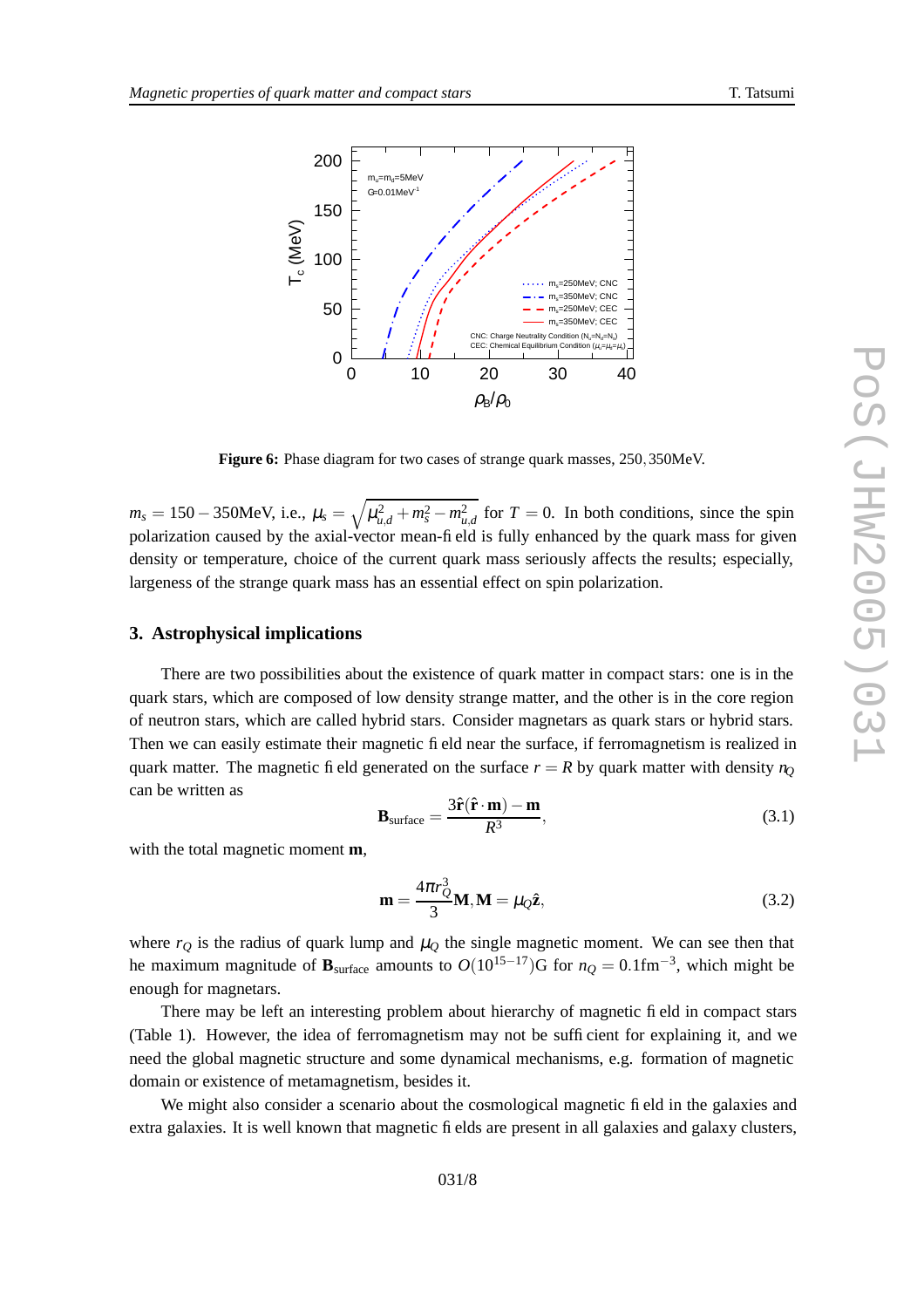|                       | millisecond pulsars | usual radio pulsars | magnetars |
|-----------------------|---------------------|---------------------|-----------|
| Magnetic fi eld $[G]$ |                     | 10 <sup>12</sup>    | $10^{15}$ |
| Period [sec]          | $10^{-2}$           | $10^{0}$            |           |
| Age [year]            | 109                 | 10 <sup>6</sup>     |           |

**Table 1:** Hierarch y of magnetic field in compact stars.

which are characterized by the strength,  $10^{-7} - 10^{-5}$ G, with the spatial scale,  $\leq 1$ Mpc [14]. The origin of such magnetic fields is still unkn own, but the first magnetic fields may hav e been create d in the early universe. If magnetized quark lumps are generated during the QCD phase transition, they can give seed fi elds.

## **4. Summary and Concluding remarks**

We have discussed a possibility of ferromagnetism in quark matter. The spin configuration in the relati vistic ferromagnetism is not trivial , different from the non-relati vistic case , because the spi n operator cannot be commutable with the Dirac operator .

We have seen that ferromagnetism is induced by the one-gluon-exchange interaction at low densities through the first order phase transition. In the self-consistent treatment with the effective zero-rang e interaction ferromagnetism will be de veloped at high densities throug h the second order phase transition . These opposite features are originated from the difference of the interaction range. One may think , e.g., the Debye screening in the gluon propagator and the zero-range effective interaction may be regarded as a limit case, like in the Stoner model. Anyway further study is needed about the range of the interaction. We may appl y the Fermi liquid theory or tak e the renormalization group approach to stud y this problem.

One may wonder the relation of ferromagnetism to color superconductivity, since their possible density region is overlapped. We have discussed the coexistence of ferromagnetism with color superconductivity by assuming the *P*-wave type pairing [13]. We have found that they can coexist with little interference. However, it is not unique possibility. One may consider other interesting types of pairin g in the ferromagneti c phase .

Besides ferromagnetism, there is another magnetic aspect of quark matter . We may expec t spin density wave at moderate densities, where chiral symmetry is expected to be restored. In the recent paper we hav e discussed its possibility to see some regio n where spin density w av e appears [4]. We hav e also suggested a hadron-quark continuity that magnetic properties in pion condensation are succeeded by spin density w av e in quark matter .

These magneti c aspects should hav e some implications on compac t star phenomena. As an example, we have suggested a microscopic origin of magnetic fi eld in compact stars by ferromagnetism of quar k matter . We hav e roughly estimated the strength of the magnetic field in compact stars by assuming the existence of the core of quark matter, and found that it may give enough strength even for magnetars. It would be ambitious to explain the hierarchy of the magnetic field in compac t stars by using the idea of ferromagnetis m in quark matter .